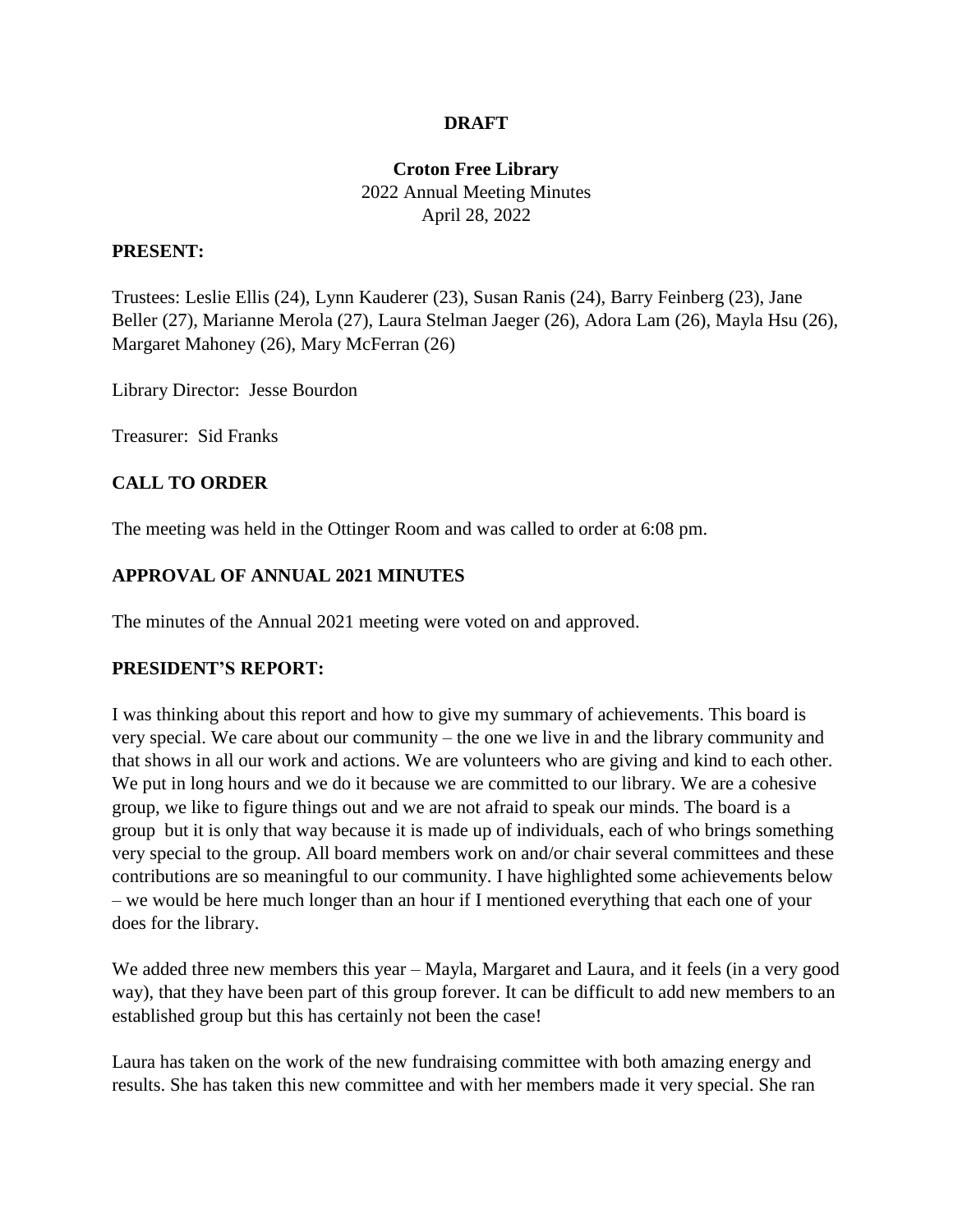our first face to face Book and Bake Sale since the pandemic. Her organizational skills are par excellence!

Mayla has guided us, based on the science, as we work through what seems like endless revisions to the safety plan. She has been a force on the new fund raising committee and shepherded the 2021 annual appeal.

Margaret has been focusing on the art committee and works with Mary to organize the shows and openings. The board rarely sees all the behind the scenes work of this committee and having Margaret as a part of this work adds strength to it.

Marianne, our board vice president, chair of the Long Range Planning Committee and our editor exemplar has moved us forward with her long range planning and policy work (which will never ever end).

Lynn, our secretary, is also our historian. Her amazing minutes capture not only our work but also our dedication to the library.

Barry, our finance committee chair, keeps a steady hand on the committee while shaking it up with new ideas and plans for us. He brought in Sid to help us interpret various reports.

Mary, our Art committee chair has made wonderful art in diverse mediums available to the library community both online and in the Ottinger Room. Having art once again hanging in the library is joyous!

Susan, our publicity committee chair, works with her committee and with other committees to spread the message of the library far and wide, not an easy feat at all! Susan is also an amazing editor!

Jane, our Croton Reads chair, pulled together a splendid week long in person and online Croton Reads event with Helen Simonson, talking about Major Pettigrew's Last Stand and Cris Groenendaal and Sue Anderson performing love songs. Both events were major hits!!!

Adora, chair of our Building and Grounds committee is helping us move the library forward by focusing on our space. This is an incredibly difficult and large task but Adora is making herding library board members look easy with her ability to clearly focus us on our task and lead this huge effort.

Jesse, our director, how truly lucky we are to have Jesse leading our library – you are generous with your time and advice , work with all of us through policy documents, financial issues, safety protocols, book and bake sale – just to mention a few things! $\sim$  Jesse sets the tone of community and caring for the library.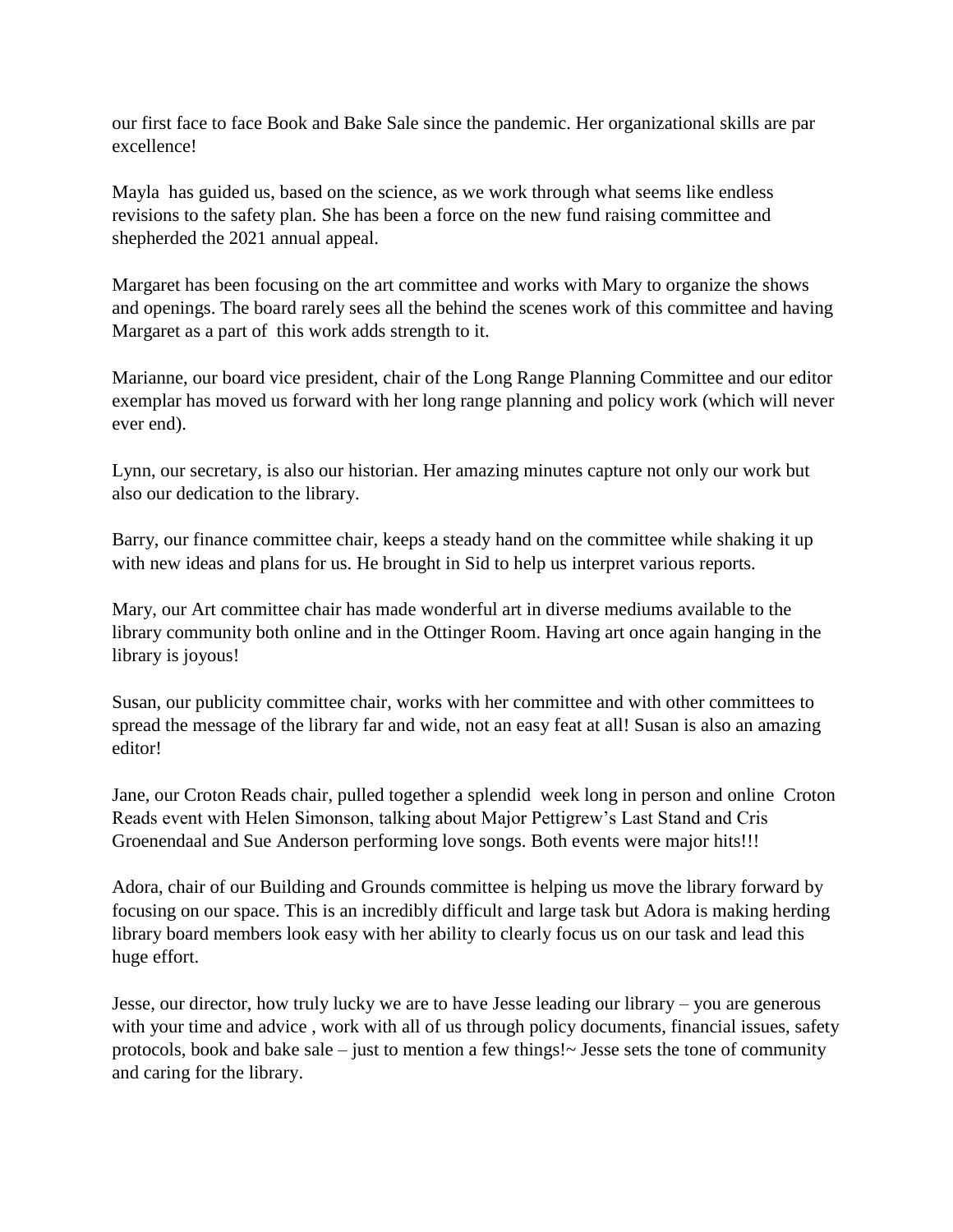Finally, Sid, our former board member and current Treasurer, thank you for your care. You have taught me a great deal about finances and you have kept the library's finances on a forward path and even keel. We appreciate what you have given to us and we are so glad that you will continue on the finance committee. We will present you with a book of your choosing with your name in it and we will have a gift to present you (but it was delayed in shipping) Lynn and Barry helped pick it out! We will miss you.

I am in awe of all of you – what a wonderful team we are!

# **TREASURER'S REPORT:**

Our 2021-2022 fiscal year ends June 30, 2022, and we are in fine shape financially. It is anticipated that we will end the year with a profit in our operating budget account.

## **FINANCE COMMITTEE REPORT:**

The Committee met several times during the year to consider the following major items:

- Review the options associated with transferring a portion of the investments and reserve funds to Socially Responsible Funds – ESG. These are funds that support Environmental, Social and Governance goals. The committee made a recommendation to the Board that we should do so, and the Board approved the transfer.
- Reviewed and recommended to the Board the approval of the Annual Audit.
- Reviewed with the Director and proposed to the Board that the Library budget for the upcoming fiscal year be approved.
- Working with Director recommended that the monthly financial reports be delivered to the Finance Committee during the week preceding each Board meeting to facilitate their timely review.
- Established that the monthly Finance Committee meetings be held on the Thursday preceding the monthly Board meeting.
- Begun this year and continuing into next, a review of the financial reports and activities and implications for the planning and financial health of the Library going forward.
	- o Monthly P&L Budget Performance statement
	- o Check details
	- o Trial Balance
	- o Statement of Cash Flows
	- o Balance Sheet
	- o Profit and Loss Statement
	- o Annual Audit and Tax Form
	- o Investments and Reserve Funds
	- o Fundraising
	- o Implications of the Long-Term Plan on the budget
	- o Changing community needs' impact of the budget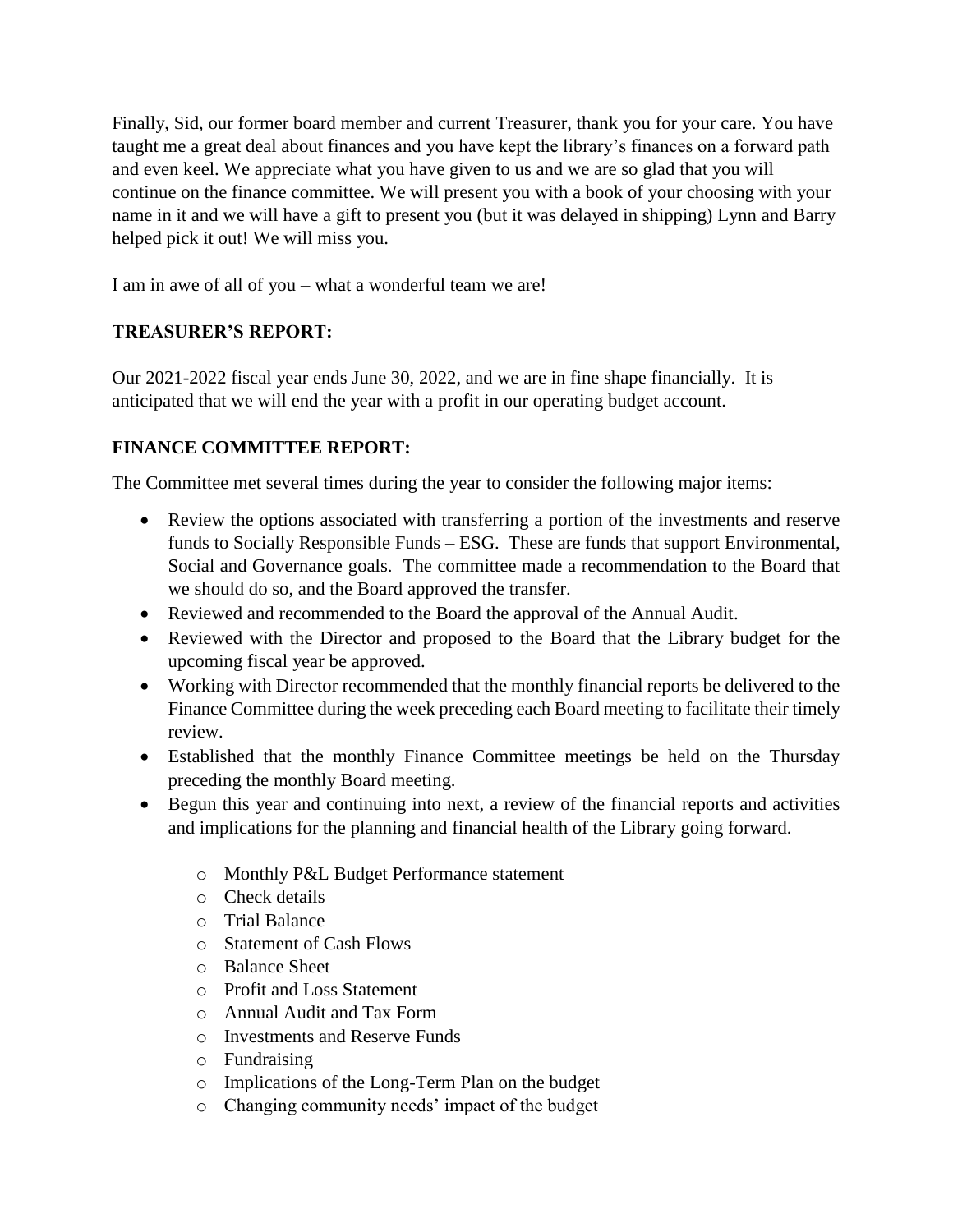- o Changing staff needs' impact on the budget
- o Infrastructure needs' impact on the budget

# **BUILDING AND GROUNDS COMMITTEE REPORT:**

The Building and Grounds Committee has continued to evaluate how the Library's physical space can better accommodate needs of patrons and the community, and include a focus on health and safety considerations gleaned from the pandemic. In 2021 we created a list of our most significant library space challenges, and identified areas that need improvement. We are now seeking professional advice from library design specialists, so we can know the best way to prioritize the space and design problems and to resolve them.

The library Director, on behalf of the committee, surveyed other Westchester libraries to learn who they have hired to do their redesign or expansion work, and who they would recommend to us. The committee and board members have formally met with three firms, via Zoom, and some members of the committee have met with a fourth group.

Aaron Cohen Assoc: Dec, 16,2020 Acari and Iovino (Anthony Iovino): Aug 5, 2021 Lothrup Assoc. (Bob Gabalski): Sept, 29, 2021 Butler Rowan Mays Arch (Paul Mays): Dec 16,2021

Based on information from the survey and these meetings, the Board voted to contract with the firm of Butler Rowland Mays Architects, a group that specializes in library design, to make a site visit to evaluate the building and current processes, and provide the board with recommendations. Paul Mays, a principal of this firm, visited the library and met with the library director in April, and will present his recommendations to the Board in May, via Zoom. He will also give the Board a formal written report of his findings and recommendations. The Board intends to use this information to determine what next steps provide the most benefit to the Library.

# **ART COMMITTEE REPORT:**

With the slight improvement in the COVID epidemic, we were able to return to displaying art works in the Ottinger Room. We have already booked artists through the end of 2022 and have only a few openings for 2023.

# **CROTON READS COMMITTEE REPORT:**

Croton Reads held two events this year. To kick it off we started with our satellite event with singer Cris Groenendaal accompanied by his wife Sue Anderson on the piano, performing "Songs of Love". Some sweet, some moving, some very funny, and all together a wonderful journey brought to us by impressive talent. I personally was very pleased that some in our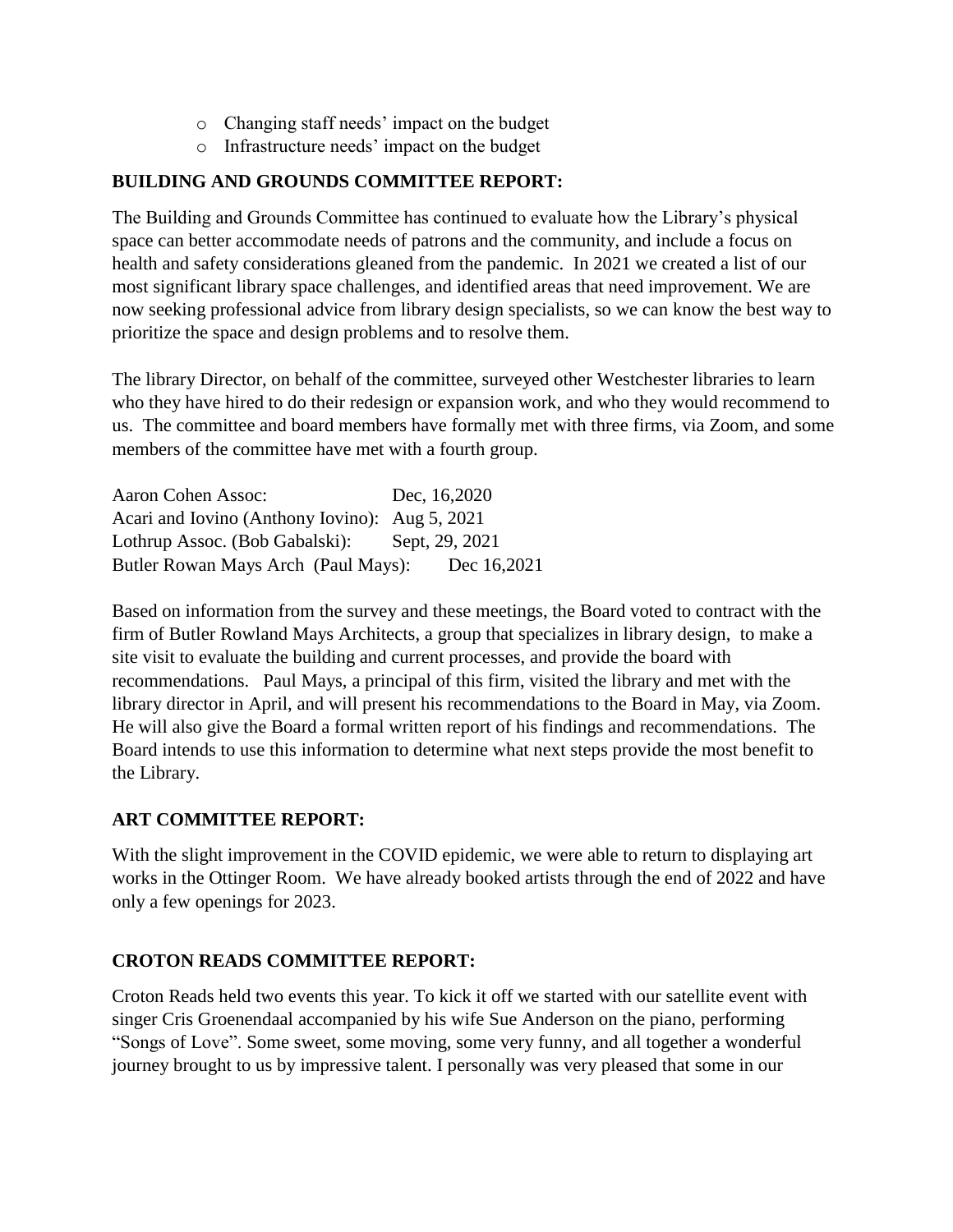audience had not previously seen them perform, and were as impressed as I was, and as I always have been. Broadway veterans in our midst. We are quite lucky, indeed.

The main event was a visit by the author of our chosen book "Major Pettigrew's Last Stand", Helen Simonson. Ms. Simonson was a joy, and so easy, to interview. A few words and a brief question on my part, and she was off and running, entertaining us all. She was smart, kind, witty, and as Leslie Ellis said "a delight". A true escape from all our worries these days, yet grounded in a keen intelligence. We all wanted to share a cuppa' tea with her and have her regale us with her stories.

We were only able to manage all this during a pandemic because of the hard work and devotion of Jesse Bourdon and Gwen Glazer and their ever-increasing technical prowess. Thank you. Also because of the safety committee's hard work to keep us all, as its name clearly states, safe. Thank you. And of course, all the members of the Croton Reads Committee, and all who volunteered on the day or days of the event. And our everlasting thanks to Mary Bernal, always at hand. On a side note: a shout out to Marianne Merola who held my hand whilst I manned this ship for the first time.

In closing, I'd like to to quote our secretary, Lynn Kauderer, who stated that this year's Croton Reads was "a resounding success". Thank you. And again, in her words "Ideas for next year are already percolating!". So, stay tuned!

# **FUNDRAISING COMMITTEE REPORT:**

Thanks to the Board for jumping in to take an active role in our fundraising efforts, as a new addition to our roster of activities. A hearty thanks also to the many past Association members (and new volunteers) who actively take part in our fundraising as part of our extended Fundraising committee.

July 17, 2021 - Summer book sweep. Sale of \$5 canvas bags folks filled with books (included in the \$5 price of the bags). We also had food trucks onsite. This was a community event that was VERY well received - first one after the start of the pandemic.

November, 2021 - Book and Bake Sale raised \$8,500. We were able to have a fully masked event, keeping our patrons safe by limiting numbers in the room as needed. For the first time we added an hour to our early bird timing (2hrs, 8-10a), which helped alleviate the crowding substantially. Early birds and non-early birds were both happy with the change. The bake sale table was (again) hugely successful and we were able to maintain a high number of baked good donations, despite the requirement for individual wrapping of items.

November 2021 to Jan 2022 - Annual Appeal - raised over \$18k in funds. This was less than in some of the previous years, but I believe there was a lot of competition with other mailed donation requests this year (after 1.5 years of a pandemic). Our appeal usually arrives before the majority of end-of-year donation requests from other nonprofits. We continued the appeal pairing with a local artists' work, and hope to do so going forward. Sharon Kuhlberg was the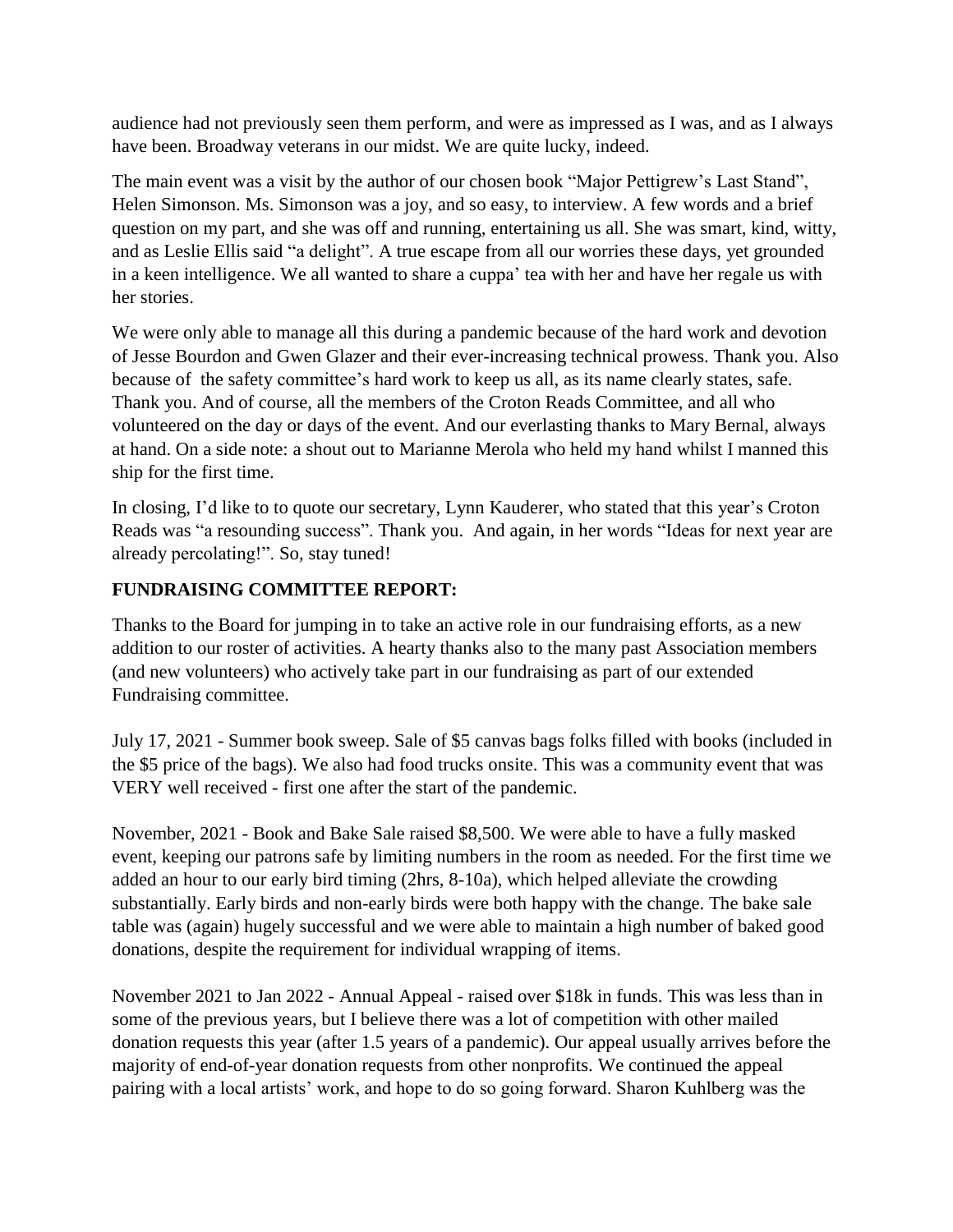artist for this recent appeal.

May 2022 – Book and Bake Sale – We are currently planning for another successful book and bake sale, the weekend of May 21-22. Volunteer hours also include time Thursday evening May 19th and the full day of May 20th for set-up. During the event on both Saturday and Sunday we will have Pizzeria Baci selling woodfired pizzas on the lawn (weather permitting).

## **LONG-RANGE PLANNING COMMITTEE REPORT:**

It was at last year's Annual Meeting that the clarification of the Library's structure and the revision of the Library's bylaws were presented, discussed and agreed upon. The bylaws subcommittee worked throughout the rest of 2021 to hone the language of the revisions to the bylaws and the bylaws were approved by the Board of Trustees in November 2021. The Strategic and Long-Range Plan for 2021-2022 began with ideas generated at the Blue Sky meeting in June and were discussed and amplified through the following months and approved by the Board of Trustees in December 2021. The process will begin again soon for next year's Plan. This committee has begun the ongoing process of reviewing and revising and updating where necessary the Library's policies and putting in place a system for regular review. The Collection Development Policy has been revised and updated and was approved by the Board in April 2022. Thank you to all the committee members for their valuable contributions to our work.

### **SAFETY COMMITTEE REPORT:**

This year we worked on safety protocols, reopening the library and updating our safety plan. We continue to scan the environment so we can address COVID-related issues and we work to ensure the health of the library staff and the community as we navigate these unusual times.

# **PUBLICITY COMMITTEE REPORT:**

As a result of the easing of the pandemic, the Library was able to conduct a few in-person events this year, requiring the help of our committee. Using various social media platforms as well as local print media, we provided publicity for the Summer Book Sweep, and the Fall and Spring Book & Bake sales. We look forward to the improvements which will be provided by our new Website next year.

### **DIRECTOR'S REPORT:**

It's nice to see you all in person this evening.

Some of you probably heard this already but when working on the annual report this year, I compared how many library card holders we have with how many residents are in the village of Croton and saw we have a 75% cardholder rate, which is impressive compared to the national average of 60%. It's just one of the many ways we can see how important our Library is to this community.